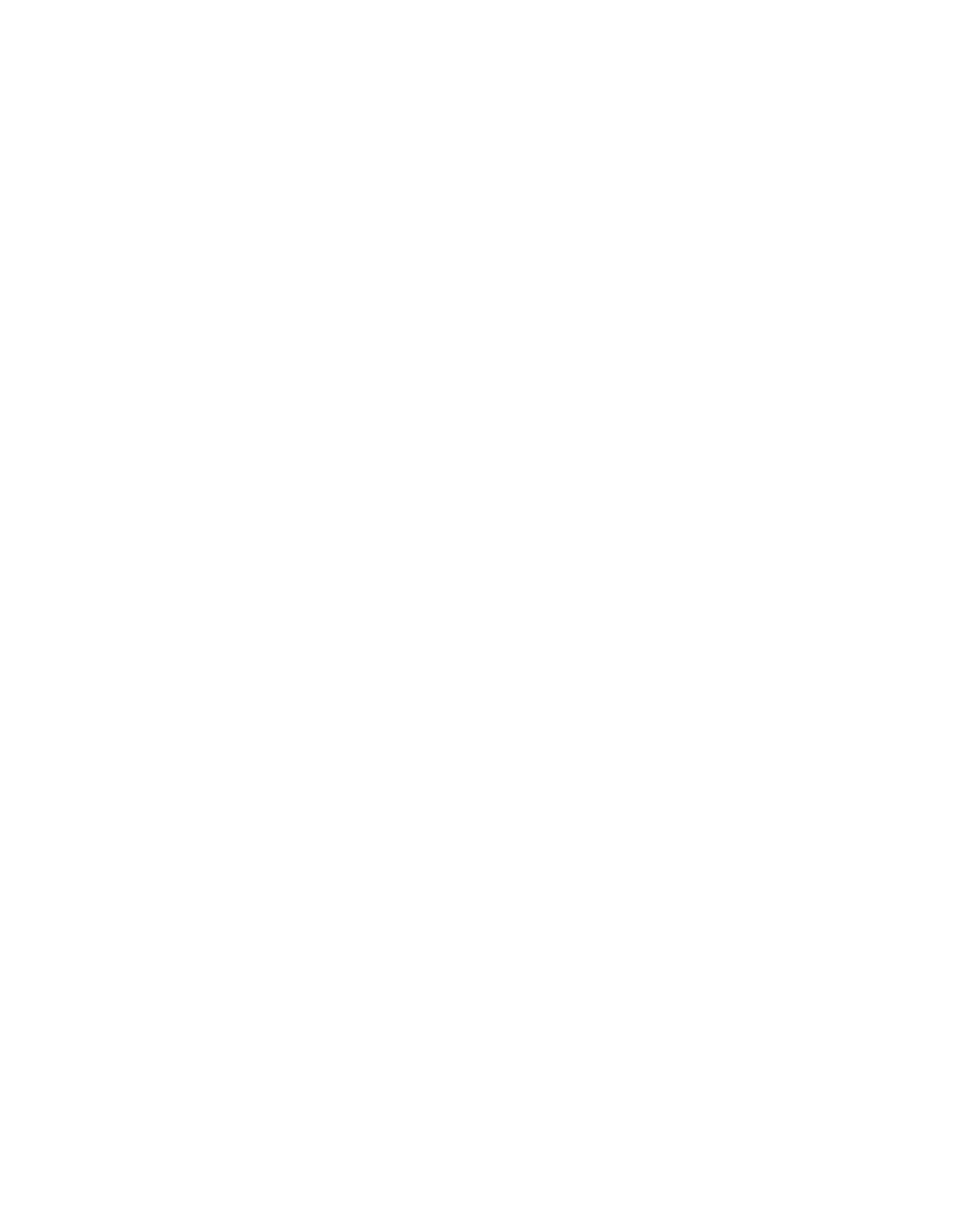### **SECTION 02725 INSTALLATION OF COPPER PIPE AND TUBING**

## <span id="page-2-0"></span>**PART 1 - GENERAL**

#### <span id="page-2-1"></span>1.01 DESCRIPTION

All copper tubing, exposed, buried, or in plastic conduit, shall conform to ASTM Specification B-88 and shall be Type K soft-annealed.

Fittings shall be solder type forged or wrought copper. Solder shall be ASTM B 32-70 alloy, Grade 5A.

Flange fitting connections up to 7/16" diameter may be used when approved by the Engineer. Such fittings shall be brass conforming to ANSI/ASME pressure rated pipe for maximum working pressure of 7,000 p.s.i.

Copper pipe connected to hydraulic cylinders, steel or iron valves, galvanized steel pipe, black steel pipe, stainless steel pipe, Venturi tubes, or other non-copper items shall be connected by means of dielectric insulating unions or fittings as manufactured by the Patrol Valve Company, Mueller Company, or equal.

When making connections to meters or other devices having female or male threaded fittings, special thread-to-tube adapters shall be used. Such adapters shall be equal to Crawford Fitting Company "Swagelok" brass tube fittings.

Copper pipe and tubing shall be manufactured by Anaconda, Phelps-Dodge or Revere.

## <span id="page-2-2"></span>**PART 2 - EXECUTION**

## <span id="page-2-3"></span>2.01 EXECUTION

All installations shall conform to the requirements of the Uniform Plumbing Code (latest edition). Copper tubing embedded in concrete shall be protected by double-coverage protective wrap with a minimum of 20 mil thickness material. In no case, shall piping be in direct contact with concrete or masonry walls or footings. Copper lines shall be neatly supported at such intervals as to prevent sagging. Tube shall be cut square with hacksaw or disc cutter and shall be reamed full size and burrs removed. If necessary, a sizing tool shall be used to correct any distortion. The outside surface of the end of the pipe and the inside surface of fittings shall be cleaned with steel wool until the metal is bright. Soldering flux shall be applied to the cleaned surfaces of pipe and fitting in a thin, uniform, complete coating. After the pipe has been inserted in the fitting as far as it will go, fitting shall be twisted on the pipe to help spread the flux uniformly. The fitting shall then be heated until it reaches the correct temperature to melt the solder.

#### **END OF SECTION 02725**